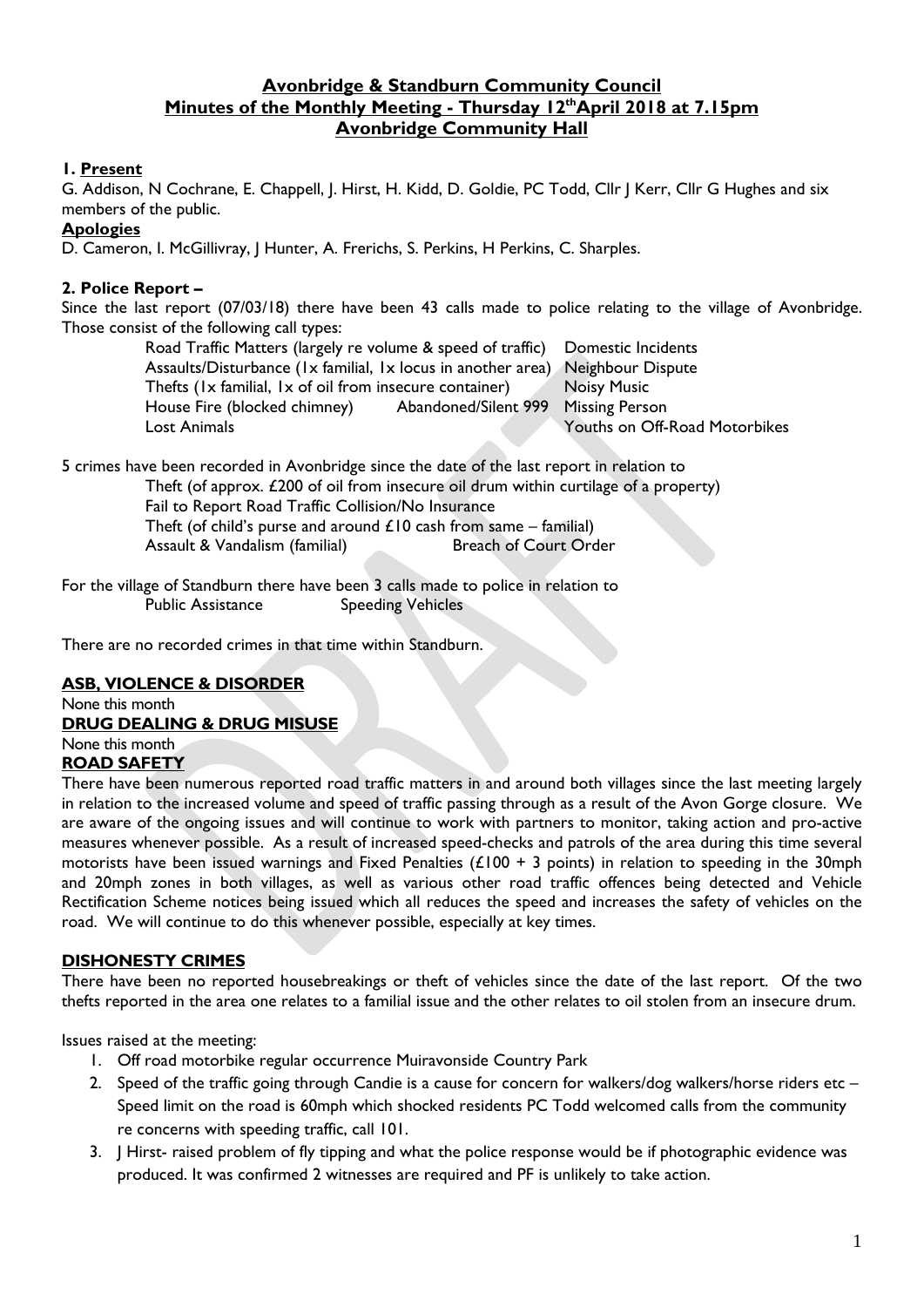- 4. N Cochrane requested information re: incident in Maddiston PC Todd advised it was a stabbing within a household.
- 5. Cllr Kerr indicated Falkirk Council are aware of 3 areas that require scrutiny in the area Fly tipping, Housing and anti-social behaviour.

#### **3. Approval of Minutes from meeting held on Thursday 8th March 2018**  Proposed by ? Seconded by ?

## **4. Matters Arising from Minutes of Previous Meeting**

**Revised ASCC Constitution 2017-2021 –** to be completed & distributed by Chair

#### **5. Community Safety Team Report**

**ASB Reports** Please note, figures relate to the previous full calendar month.

#### **Period: 01/03/18 – 31/03/18**

**EAST-**Grangemouth, Bo'ness, Braes 36

**Investigations: Period 01/03/18 – 31/03/18** 

| <b>ASB Concern</b>            | No of   |
|-------------------------------|---------|
|                               | reports |
| Dog Fouling & Control of Dogs | 74      |
| Litter & Fly Tipping          | 8       |
| Youth related disorder        |         |
| Other                         |         |

## **We have no reports of Litter, Dog fouling or Fly Tipping within your area. Contact Us**

| <b>Phone</b>  | 01324 506070                    | <b>FREEPHONE 24/7</b>          |
|---------------|---------------------------------|--------------------------------|
| <b>Email</b>  | community.safety@falkirk.gov.uk |                                |
| <b>Online</b> | <b>Falkirk Council Website</b>  | www.falkirk.gov.uk/do-it-today |

## **6. Chair's report & Correspondence**

**a)** Small Works Team will progress next week with the final phase of path network improvements in the Avonbridge Park (Adjacent to Avonbridge Primary School) as part of on-going wider park improvement works. The path works are programmed to take up to 4 weeks to deliver and the area will be closed at times to allow construction.

**b)** #CelebrateCCs - sharing information about Community Councils Initiative.

More information available on website: http://www.communitycouncils.scot/celebrate-community-councils.html **c)** Email from Lynn Sharp - Community Council elections of November 2017 complete and all constituted CC's have now met and elected office bearers. Hoping to meet all Conveners and share information and best practice. **d)** Xmas Lights update – Meeting agreed a lit tree for each village would be reasonable and an application will be made to Foundation Scotland for £3,000.00 to achieve this.

**e)** Letham Moss Methane i.e. fracking – the meeting agreed to support the campaign for an Equal Right of Appeal in the Planning Bill currently being debated in the Scottish Parliament.

**f)** Foraging Trips – these are being organised by the Avonside Inn who are happy to work with and support ASCC. **g)** 100 Years RAF – Celebration Day Sat 26th May in Grangemouth – 1.30pm at the Spitfire. All welcome Cllr Kerr confirmed all schools invited.

# **7. Treasurers Report**

**Current Bank Balances:**  ASCC Account =  $£ 315.00$ Burnhead Moss Wind Farm Fund =  $£$  2,647.82

The 2017/18 Accounts have been submitted for auditing to French & Duncan LLP Accountants.

## **Micro grant applications submitted this month** –

- Drumbowie Park £150.00 for fuel for grass cutting Approved.
- Avonbridge Messy Play group £150.00 set up costs Approved in principle form awaited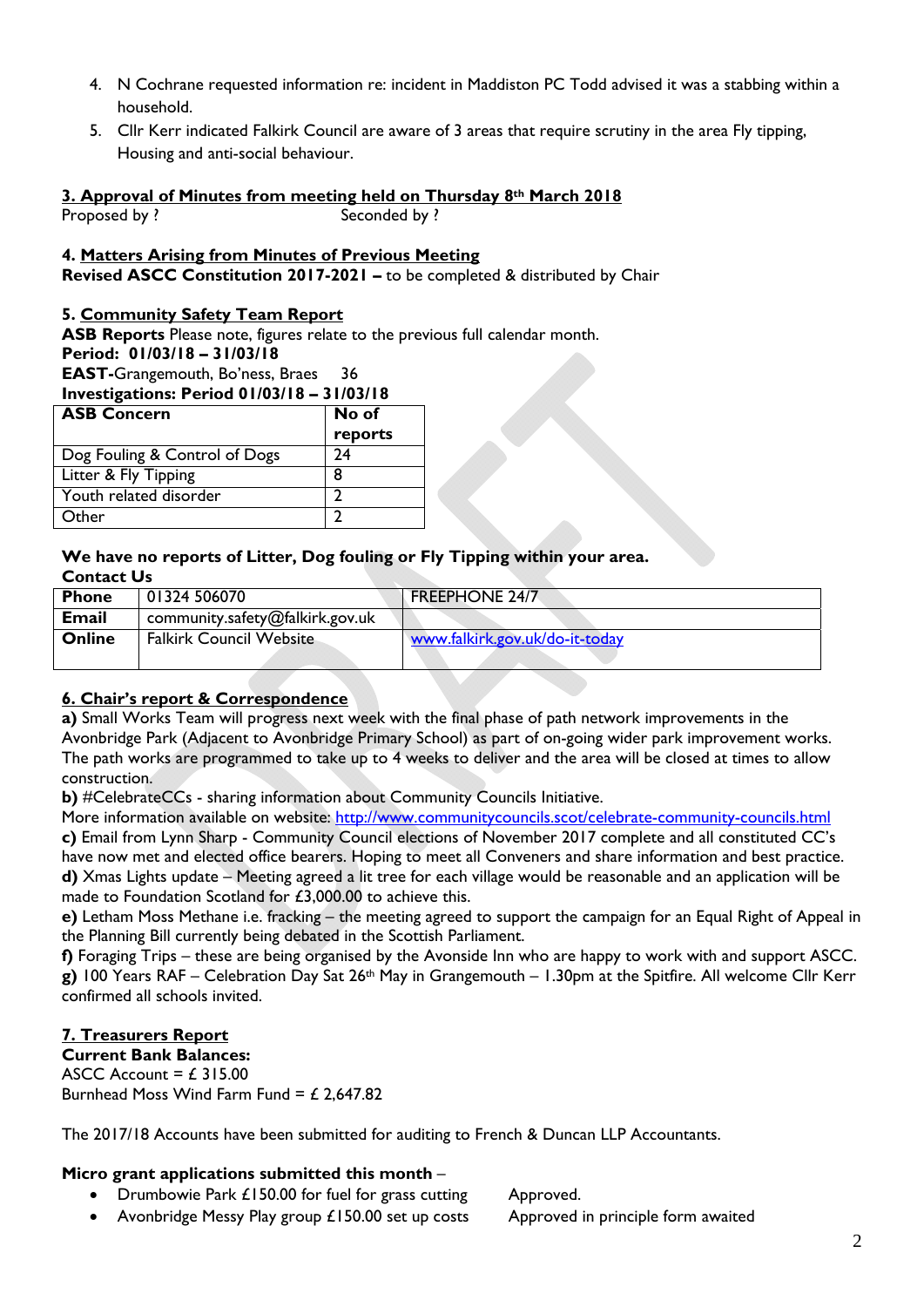D. Goldie noted the Drumbowie Park Pagoda is in need of refurbishment but this will necessitate an application directly to Foundation Scotland for a larger sum.

# **8. Planning and Online Update/Report**

No new planning applications have been validated since last time. But most applications lodged earlier in the year have now been decided.

#### **Facebook Page update:**

No statistics available this month.

Link to Falkirk edevelopment site to review planning applications http://edevelopment.falkirk.gov.uk/online/search.do?action=advanced

## **9. IT & Communications**

**Broadband** - Councillor Kerr reported that Falkirk Council do not have a representative dedicated to tracking the progress of Superfast Broadband in our area. The target month for Superfast in the Avonbridge exchange remains at August 2018. Still no response from Digital Scotland to 3 residents in regard to their application to become Community Champions.

**Website** - A simple holding page has been posted at www.aandscc.org.uk . The plan is to replace it with a simple bulletin board style website for review in April.

#### **10. Avon Gorge Road Closure Issues**

Concerns were raised over the prolonged closure of the Avon Gorge and the impact on the villages. Chair indicated the police and Council had been proactive in providing crossing equipment and speed controls. Deterioration of the road surfaces is an issue and class C roads are being used as shortcuts.

Jason McKay is the area roads engineer request for him to come down and see the roads The case needs community support and the Chair requested every one photograph problem areas and send to the council or register on the Council website, very effective tool available to report road defects.

Ed Chappell raised consideration for signs being put up "local access only" for the duration of the road closure to avoid use of minor roads.

JH suggested the speed limit be reduced between Bowhouse and Avonbridge similar to the one imposed by West Lothian between Avonbridge and Westfield.

## **11. Avonbridge & Standburn Recreational Initiative**

A small constituted group has now formed of 5 members which has opened an independent bank account to develop the recreation grounds in both villages.

Meetings instigated with members of Falkirk Council. Formal written approval is required from landowners before we can go any further, issues such as insurance, public liability and maintenance need to be considered. Possible funding partners need to be identified to establish budgets.

Master plan needs to be drafted for consideration.

After the above is complete it will be possible to consult with children and residents in respect of equipment choices. ASRI will report back when more information is available.

## **12. General Data Protection Regulation (GDPR)**

New rules in force across the EU as of 25th May 2018.

As holders of personal data ASCC are legally obliged to ensure we don't share it with others without consent. This means we should blind copy all email addresses when sending out any information such as minutes or agendas. It may be necessary to register with the Information Commissioners Office – JH will progress.

# **13. A.O.C.B**

- Defibrillator maybe able to get this for free, requires electricity supply and costs. GA is progressing this.
- **•** Participatory budget  $-$  D .Park raised this referring to the results of the Community Consultation. It was suggested we should use it to our advantage in 3 main areas. He will follow up and forward his feedback to ASCC.
- DG showed the meeting a book a 'Historic tour of the Parish of Muiravonside' as an interesting local history aid, HK confirmed the libraries also have a copy of the book available.